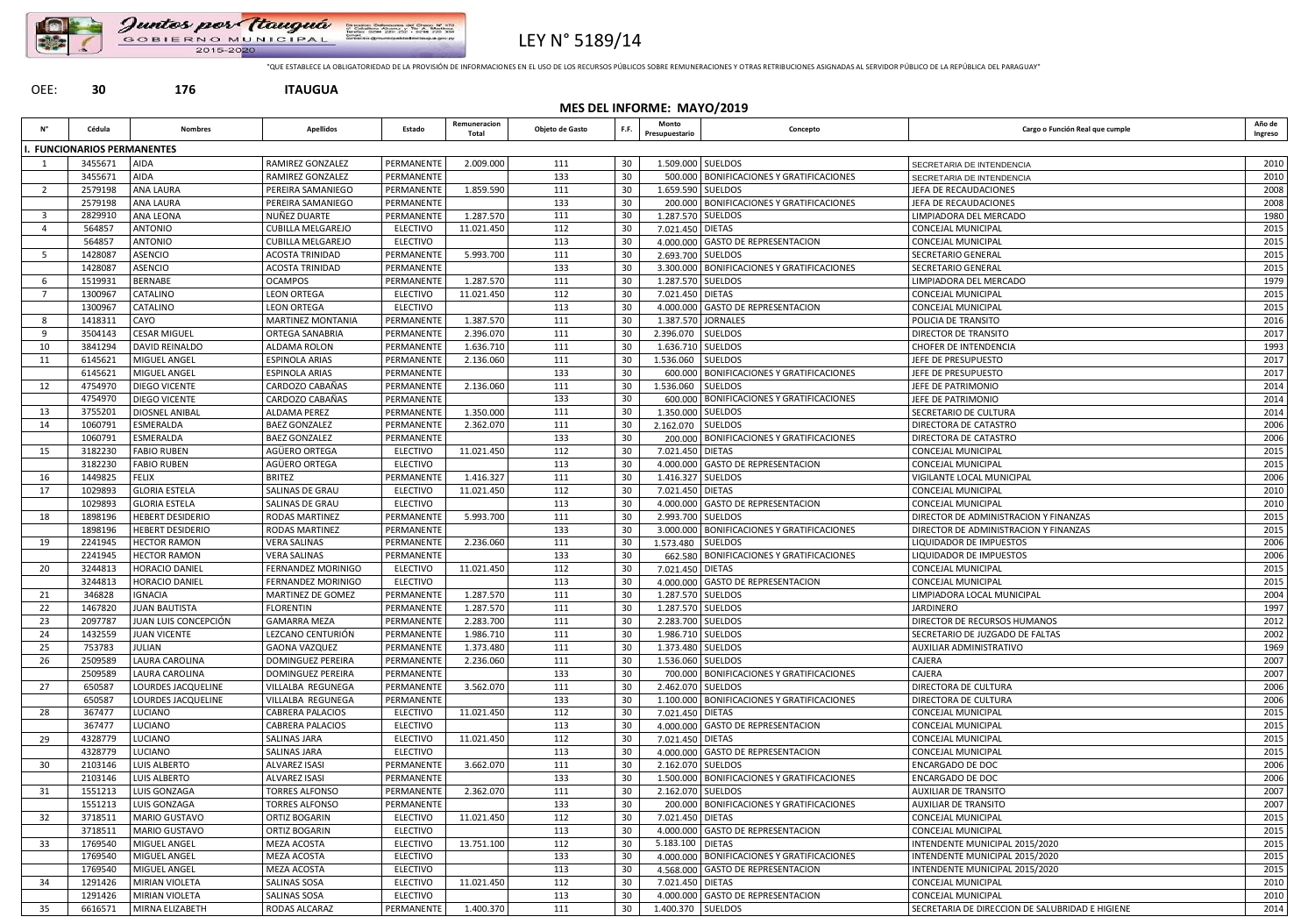| 36 | 5401266 | NOELIA TERESITA         | SANTACRUZ BOGARIN        | PERMANENTE      | 1.490.000  | 111 | 30              | 1.390.000 SUELDOS |                                            | I SECRETARIA DE LA DIRECCION DE RECURSOS HUMANOS   | 2014 |
|----|---------|-------------------------|--------------------------|-----------------|------------|-----|-----------------|-------------------|--------------------------------------------|----------------------------------------------------|------|
|    | 5401266 | NOELIA TERESITA         | SANTACRUZ BOGARIN        | PERMANENTE      |            | 133 | 30              |                   | 100.000   BONIFICACIONES Y GRATIFICACIONES | SECRETARIA DE LA DIRECCION DE RECURSOS HUMANOS     | 2014 |
| 37 | 3994625 | NORMA BEATRIZ           | NUÑEZ SALDIVAR           | PERMANENTE      | 1.500.000  | 111 | 30              | 1.500.000 SUELDOS |                                            | SECRETARIA DE DIRECCION DE SALUBRIDAD E HIGIENE    | 2016 |
| 38 | 1738363 | <b>ODULIO</b>           | OJEDA GIMENEZ            | PERMANENTE      | 1.375.777  | 111 | 30              |                   | 1.375.777 SUELDOS                          | SERENO DEPARTAMENTO OPERATIVO DE TRANSITO          | 2007 |
| 39 | 1527261 | OSCAR ESTANISLAO        | <b>GONZALEZ VERA</b>     | PERMANENTE      | 2.396.070  | 111 | 30              |                   | 2.396.070 SUELDOS                          | JEFE DE APREMIOS                                   | 1997 |
|    | 1173239 | RAMON                   | CARBALLO BRITEZ          | PERMANENTE      | 1.416.327  | 111 | 30              |                   | 1.416.327 SUELDOS                          | <b>SERENO MUNICIPAL</b>                            | 2017 |
|    | 1261454 | <b>RAMON</b>            | CARDOZO CAMPUZANO        | <b>ELECTIVO</b> | 11.021.450 | 112 | 30              | 7.021.450 DIETAS  |                                            | CONCEJAL MUNICIPAL                                 | 2010 |
|    | 1261454 | <b>RAMON</b>            | CARDOZO CAMPUZANO        | <b>ELECTIVO</b> |            | 113 | 30              |                   | 4.000.000 GASTO DE REPRESENTACION          | <b>CONCEJAL MUNICIPAL</b>                          | 2010 |
|    | 1111724 | RAMONA                  | DURE CABAÑAS             | PERMANENTE      | 2.162.070  | 111 | 30              |                   | 2.162.070 SUELDOS                          | ASESORA DIRECCION DE DIRECCION DE RECURSOS HUMANOS | 2002 |
| 43 | 1988591 | ROLANDO DAVID           | <b>GIMENEZ ESCURRA</b>   | PERMANENTE      | 2.761.960  | 111 | 30              | 2.761.960 SUELDOS |                                            | <b>JUEZ DE FALTAS</b>                              | 2016 |
| 44 | 3545086 | <b>RUBEN ANTONIO</b>    | MORINIGO ORREGO          | PERMANENTE      | 3.012.070  | 111 | 30              |                   | 2.662.070 SUELDOS                          | SECRETARIO GENERAL JUNTA MUNICIPAL                 | 2003 |
|    | 3545086 | <b>RUBEN ANTONIO</b>    | <b>MORINIGO ORREGO</b>   | PERMANENTE      |            | 133 | 30              |                   | 350.000   BONIFICACIONES Y GRATIFICACIONES | SECRETARIO GENERAL JUNTA MUNICIPAL                 | 2003 |
| 45 | 3335705 | <b>RUTH NATALIA</b>     | RIVEROS RIQUELME         | PERMANENTE      | 1.959.000  | 111 | 30              |                   | 1.959.000 SUELDOS                          | AUXILIAR ADMINISTRATIVO DE LA JUNTA MUNICIPAL      | 2010 |
|    | 4171300 | <b>SANDRA ELIZABETH</b> | CABAÑAS GALEANO          | PERMANENTE      | 1.287.570  | 111 | 30              |                   | 1.287.570 SUELDOS                          | AUXILIAR DE DIRECCIÓN DE TRANSITO                  | 2008 |
|    | 1990586 | TOMAS                   | <b>RUIZ ROA</b>          | PERMANENTE      | 1.337.570  | 111 | 30              |                   | 1.337.570 SUELDOS                          | INSPECTOR DE MATADERÍA                             | 2007 |
| 48 | 1092187 | <b>TOMAS ANTONIO</b>    | MORINIGO GUERRERO        | <b>ELECTIVO</b> | 11.021.450 | 112 | 30              | 7.021.450 DIETAS  |                                            | <b>CONCEJAL MUNICIPAL</b>                          | 2015 |
|    | 1092187 | <b>TOMAS ANTONIO</b>    | <b>MORINIGO GUERRERO</b> | ELECTIVO        |            | 113 | 30              |                   | 4.000.000 GASTO DE REPRESENTACION          | <b>CONCEJAL MUNICIPAL</b>                          | 2015 |
| 49 | 1450866 | <b>VICTORINO</b>        | ORTEGA                   | PERMANENTE      | 1.287.570  | 111 | 30              |                   | 1.287.570 SUELDOS                          | <b>ENCARGADO DE DEPOSITO</b>                       | 1997 |
| 50 | 876164  | <b>WILFRIDO</b>         | <b>DELGADO ROMERO</b>    | <b>ELECTIVO</b> | 11.021.450 | 112 | 30              | 7.021.450 DIETAS  |                                            | <b>CONCEJAL MUNICIPAL</b>                          | 2010 |
|    | 876164  | <b>WILFRIDO</b>         | <b>DELGADO ROMERO</b>    | <b>ELECTIVO</b> |            | 113 | 30              |                   | 4.000.000 GASTO DE REPRESENTACION          | <b>CONCEJAL MUNICIPAL</b>                          | 2010 |
| 51 | 2918459 | <b>WILMA</b>            | ACUÑA MIRANDA            | PERMANENTE      | 3.666.110  | 111 | 30              |                   | 2.016.110 SUELDOS                          | TESORERA                                           | 2007 |
|    | 2918459 | <b>WILMA</b>            | ACUÑA MIRANDA            | PERMANENTE      |            | 133 | 30 <sup>°</sup> |                   | 1.650.000 BONIFICACIONES Y GRATIFICACIONES | <b>TESORERA</b>                                    | 2007 |
|    |         |                         |                          |                 |            |     |                 | 228.590.321       |                                            |                                                    |      |

#### **II. PERSONAL CONTRATADO**

|     | 5137103 | <b>ALCIDES EMMANUEL</b>    | <b>JARA RODRIGUEZ</b>     | <b>CONTRATADO</b> | 450.000   | 144 | 30 | 450.000 JORNALES                     | <b>AUXILIAR DE GUITARRA</b>                                            | 2018 |
|-----|---------|----------------------------|---------------------------|-------------------|-----------|-----|----|--------------------------------------|------------------------------------------------------------------------|------|
| -2  | 6377875 | ALDO                       | ACOSTA VEGA               | <b>CONTRATADO</b> | 1.500.000 | 144 | 30 | 1.500.000 JORNALES                   | CHOFER DE CAMION VOLQUETE                                              | 2015 |
| -3  | 4752712 | ALDO ISAAC                 | RODRIGUEZ ORTIZ           | <b>CONTRATADO</b> | 1.380.000 | 144 | 30 | 1.380.000 JORNALES                   | <b>INSPECTOR DE TRANSITO</b>                                           | 2018 |
|     | 1125750 | <b>ALFREDO</b>             | <b>MEDINA LOPEZ</b>       | <b>CONTRATADO</b> | 4.300.000 | 145 | 30 | 4.300.000   HONORARIOS PROFESIONALES | <b>ASESOR EXTERNO</b>                                                  | 2016 |
| -5  | 1175896 | AMADO                      | <b>FERNANDEZ SANABRIA</b> | <b>CONTRATADO</b> | 1.160.000 | 144 | 30 | 1.160.000 JORNALES                   | NOTIFICADOR DE DIRCCIÓN DE SALUBRIDAD E HIGIENE                        | 2001 |
| -6  | 7368308 | <b>ANALIA NOEMI</b>        | FERREIRA AGUILERA         | <b>CONTRATADO</b> | 800.000   | 144 | 30 | 800.000 JORNALES                     | GUIA MUSEO PARROQUIAL VIRGEN DEL ROSARIO                               | 2016 |
|     | 2301762 | ANA ZUNILDA                | ARZAMENDIA BAEZ           | <b>CONTRATADO</b> | 250.000   | 144 | 30 | 250.000 JORNALES                     | PROFESORA DE ZUMBA                                                     | 2019 |
| 8   | 1396710 | ANDRES                     | MANCUELLO                 | <b>CONTRATADO</b> | 1.350.000 | 144 | 30 | 1.350.000 JORNALES                   | <b>ELECTRICISTA</b>                                                    | 2006 |
| 9   | 1035413 | ANDRES ABELINO             | CASTILLO                  | <b>CONTRATADO</b> | 2.200.000 | 144 | 30 | 2.200.000 JORNALES                   | CHOFER RETROEXCAVADORA                                                 | 2008 |
| 10  | 3711339 | ANDRES SABINO              | <b>ZORRILLA GAMARRA</b>   | <b>CONTRATADO</b> | 450.000   | 144 | 30 | 450.000 JORNALES                     | PROFESOR DEL CENTRO COMUNITARIO DEL ARTE DE ALDAMA CAÑADA              | 2014 |
| 11  | 4845025 | <b>ANGEL RAMON</b>         | <b>RIVEROS</b>            | CONTRATADO        | 1.380.000 | 144 | 30 | 1.380.000 JORNALES                   | <b>INSPECTOR DE TRANSITO</b>                                           | 2016 |
| 12  | 527457  | <b>ANTONIA</b>             | SERVIAN NEDINA            | <b>CONTRATADO</b> | 1.200.000 | 144 | 30 | 1.200.000 JORNALES                   | COCINERA DE LA ESCUELA BÁSICA Nº 1019 ESPIRITU SANTO                   | 2017 |
| 13  | 1425163 | <b>ANTONIO DEMETRIO</b>    | AGUILAR                   | <b>CONTRATADO</b> | 2.500.000 | 144 | 30 | 2.500.000 JORNALES                   | ENCARGADO DE MANTENIMIENTO VIAL                                        | 2015 |
| -14 | 1995142 | <b>ANUNCIO</b>             | <b>FERREIRA SALINAS</b>   | <b>CONTRATADO</b> | 1.500.000 | 144 | 30 | 1.500.000 JORNALES                   | ENCARGADO DEL CEMENTERIO                                               | 2006 |
| 15  | 2547295 | ARMINDA                    | <b>ACOSTA RIVEROS</b>     | <b>CONTRATADO</b> | 1.625.000 | 144 | 30 | 1.625.000 JORNALES                   | PERSONAL DE LA CUARILLA MUNICIPAL                                      | 2012 |
| 16  | 3019326 | ARNALDO CRISTINO           | DIAZ BOBADILLA            | CONTRATADO        | 1.380.000 | 144 | 30 | 1.380.000 JORNALES                   | <b>INSPECTOR DE TRANSITO</b>                                           | 2015 |
| 17  | 2093968 | <b>ATANASIO</b>            | <b>GONZALEZ RUIZ DIAZ</b> | CONTRATADO        | 1.420.000 | 144 | 30 | 1.420.000 JORNALES                   | VIGILANTE DEL CENTRO CULTURAL                                          | 2006 |
| 18  | 1723069 | <b>AUGUSTO SABINO</b>      | <b>BAEZ</b>               | <b>CONTRATADO</b> | 1.625.000 | 144 | 30 | 1.625.000 JORNALES                   | PERSONAL DE LA CUADRILLA MUNICIPAL                                     | 2017 |
| 19  | 1630337 | AURELIA                    | LOPEZ                     | CONTRATADO        | 1.625.000 | 144 | 30 | 1.625.000 JORNALES                   | PERSONAL DE LA CUARILLA MUNICIPAL                                      | 2008 |
| 20  | 2166986 | <b>BERNARDINO</b>          | CANDIA                    | <b>CONTRATADO</b> | 1.625.000 | 144 | 30 | 1.625.000 JORNALES                   | PERSONAL DE LA CUARILLA MUNICIPAL                                      | 2001 |
| 21  | 2387158 | <b>BERNARDINO</b>          | <b>OJEDA</b>              | <b>CONTRATADO</b> | 1.388.800 | 144 | 30 | 1.388.800 JORNALES                   | VIGILANTE DEL CENTRO CULTURAL                                          | 2001 |
| 22  | 3426496 | <b>BLANCA CELINA</b>       | <b>FLEITAS DE GAONA</b>   | CONTRATADO        | 1.350.000 | 144 | 30 | 1.350.000 JORNALES                   | COCINERA ESCUELA CONCEPCION LEYES DE CHAVEZ                            | 2014 |
| 23  | 4672918 | <b>BLANCA JUSTINA</b>      | LOPEZ DE SANTACRUZ        | <b>CONTRATADO</b> | 2.000.000 | 144 | 30 | 2.000.000 JORNALES                   | ENCARGADA DE LA SECRETARIA DE LA MUJER                                 | 2016 |
| 24  | 5784480 | <b>BLAS HERMINIO</b>       | CARDOZO AMARILLA          | CONTRATADO        | 1.600.000 | 144 | 30 | 1.600.000 JORNALES                   | CAJERO                                                                 | 2013 |
| 25  | 5379991 | <b>BRUNA YGNACIA</b>       | VEGA                      | CONTRATADO        |           | 144 | 30 | <b>JORNALES</b>                      | PROFESOR DEL CENTRO COMUNITARIO DE ALDAMA CAÑADA                       | 2010 |
| 26  | 2217811 | CARLOS                     | <b>ALFONSO CACERES</b>    | <b>CONTRATADO</b> | 1.625.000 | 144 | 30 | 1.625.000 JORNALES                   | PERSONAL DE LA CUARILLA MUNICIPAL                                      | 2010 |
| 27  | 1810981 | CARLOS ALBERTO             | <b>ESPINOLA</b>           | CONTRATADO        | 1.460.000 | 144 | 30 | 1.460.000 JORNALES                   | SERENO CICLOVIA MUNICIPAL                                              | 2006 |
| 28  | 7020470 | CARLOS ALBERTO             | MUÑOZ GALARZA             | <b>CONTRATADO</b> | 1.625.000 | 144 | 30 | 1.625.000 JORNALES                   | PERSONAL DE LIMPIEZA                                                   | 2019 |
| 29  | 4866426 | <b>CARLOS ALCIDES</b>      | <b>ECHEVERRIA CACERES</b> | CONTRATADO        | 500.000   | 144 | 30 | 500.000 JORNALES                     | GESTION COMUNICACIONAL GRAFICA DPTO DE CULTURA                         | 2018 |
| 30  | 4947780 | <b>CARLOS AUGUSTO</b>      | <b>ROMERO GAMARRA</b>     | <b>CONTRATADO</b> | 1.500.000 | 144 | 30 | 1.500.000 JORNALES                   | CHOFER DIRECCION DE ADMINISTRACIÓN                                     | 2012 |
| 31  | 1230922 | CARLOS EDUARDO             | RIVEROS OTERO             | <b>CONTRATADO</b> | 1.500.000 | 144 | 30 | 1.500.000 JORNALES                   | ENCARGADO DE OFICINA DE ACCESO A INFORMACIONES PUBLICAS                | 2010 |
| 32  | 1257725 | CARLOS RUBÉN               | <b>RIVEROS</b>            | CONTRATADO        | 1.625.000 | 144 | 30 | 1.625.000 JORNALES                   | PERSONAL DE LA CUARILLA MUNICIPAL                                      | 2006 |
| 33  | 2342498 | <b>CARLOS UBALDO</b>       | <b>SALINAS SOSA</b>       | CONTRATADO        | 1.000.000 | 144 | 30 | 1.000.000 JORNALES                   | SERENO JUNTA MUNICIPAL                                                 | 2006 |
| 34  | 4694597 | <b>CARMEN DIANA</b>        | SERVIAN CENTURION         | CONTRATADO        | 1.180.000 | 144 | 30 | 1.180.000 JORNALES                   | SECRETARIA ASESORIA JURIDICA                                           | 2006 |
| 35  | 4689541 | CATALINA                   | FLEITAS PRESENTADO        | <b>CONTRATADO</b> | 1.200.000 | 144 | 30 | 1.200.000 JORNALES                   | AYUDANTE DE COCINA ESCUELA JUKYRYMI                                    | 2016 |
| 36  | 5540564 | <b>CELINA MARIA</b>        | LEGUIZAMÓN CAMPUZAMO      | CONTRATADO        | 400.000   | 144 | 30 | 400.000<br><b>JORNALES</b>           | PROFESORA AUXILIAR DEL CENTRO COMUNITARIO MUNICIPAL DE ARTE DE YVYRATY | 2018 |
| -37 | 2316677 | CELSO                      | DIAZ FLORENTÍN            | CONTRATADO        | 1.625.000 | 144 | 30 | 1.625.000 JORNALES                   | PERSONAL DELA CUADRILLA MUNICIPAL                                      | 2017 |
| 38  | 5631461 | <b>CESAR FIDEL</b>         | <b>GONZALEZ GONZALEZ</b>  | CONTRATADO        | 1.000.000 | 144 | 30 | 1.000.000 JORNALES                   | ORDENANZA DE LA JUNTA MUNICIPAL                                        | 2016 |
| 39  | 4993881 | <b>CESAR JESUS DAVID</b>   | <b>OJEDA MARTINEZ</b>     | <b>CONTRATADO</b> | 1.380.000 | 144 | 30 | 1.380.000<br><b>JORNALES</b>         | AGENTE MUNICIPAL DE TRANSITO                                           | 2017 |
| 40  | 2046148 | <b>CHISTIAN BIENVENIDO</b> | <b>CANTERO NUNEZ</b>      | CONTRATADO        | 1.680.000 | 144 | 30 | 1.680.000 JORNALES                   | <b>INSPECTOR DE TRANSITO</b>                                           | 2016 |
| 41  | 1129825 | CLAUDELINA                 | ROJAS DE RIVEROS          | CONTRATADO        | 1.200.000 | 144 | 30 | 1.200.000 JORNALES                   | COCINERA DE LA ESCUELA PROF. ESTANISLAO ESPINOLA                       | 2014 |
| 42  | 5615895 | <b>CRISTHIAN ADOLFO</b>    | <b>MARIQUE</b>            | CONTRATADO        | 1.625.000 | 144 | 30 | 1.625.000 JORNALES                   | PERSONAL DE LA CUADRILLA MUNICIPAL                                     | 2017 |
| 43  | 2098056 | <b>CRISTHIAN MILCIADES</b> | OLMEDO GAONA              | CONTRATADO        | 1.456.000 | 144 | 30 | 1.456.000 JORNALES                   | SERENO DEL MERCADO MUNICIPAL                                           | 2006 |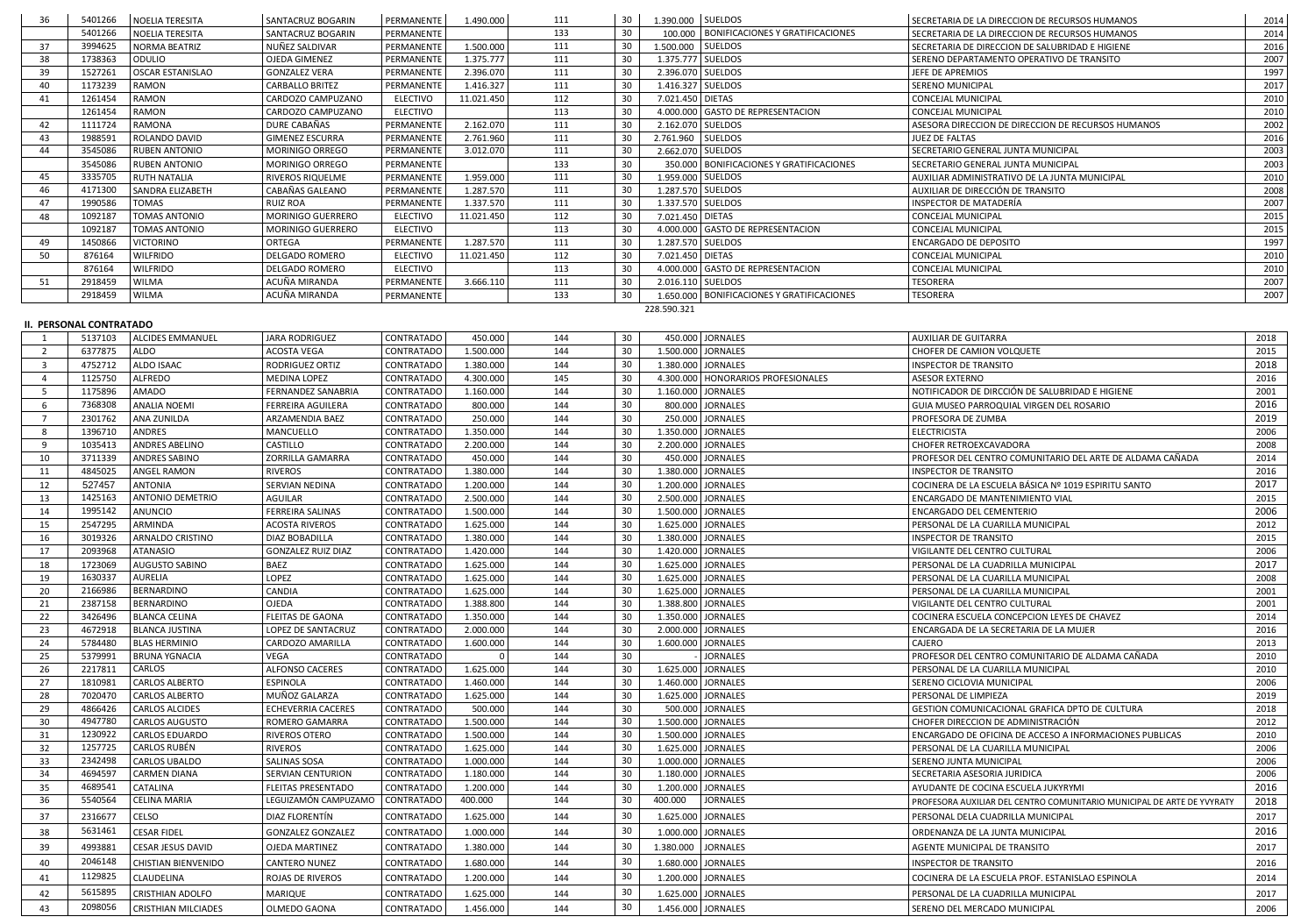| 44  | 4141026 | <b>CHRISTIAN EMILIANO</b> | <b>ENCINA CANTERO</b>      | CONTRATADO           | 500.000   | 144 | 30              |                      | 500.000 JORNALES                     | <b>ENCARGADO DE TELECENTRO</b>                               | 2019 |
|-----|---------|---------------------------|----------------------------|----------------------|-----------|-----|-----------------|----------------------|--------------------------------------|--------------------------------------------------------------|------|
| 45  | 5013815 | <b>CRISTINA</b>           | ORTIZ                      | CONTRATADO           | 1.200.000 | 144 | 30 <sup>°</sup> | 1.200.000 JORNALES   |                                      | COCINERA DE LA ESCUELA URUNDE'Y                              | 2014 |
| 46  | 6548480 | CYNTHIA MARINA            | <b>ESCOBAR VEGA</b>        | <b>CONTRATADO</b>    | 1.380.000 | 144 | 30              | 1.380.000 JORNALES   |                                      | <b>INSPECTOR DE TRANSITO</b>                                 | 2016 |
| 47  | 4212344 | <b>CYNTHIA RAMONA</b>     | PEREZ ACOSTA               | CONTRATADO           | 1.478.000 | 144 | 30              | 1.478.000 JORNALES   |                                      | <b>INSPECTOR DE TRANSITO</b>                                 | 2006 |
| 48  | 3861018 | <b>DAIHANA BEATRIZ</b>    | ZARZA VEGA                 | <b>CONTRATADO</b>    | 950.000   | 144 | 30              |                      | 950.000 JORNALES                     | AUXILIAR SECRETARIA ESCUELA DE TEATRO                        | 2015 |
| 49  | 3983099 | <b>DAMYR FABIAN</b>       | <b>FABIO PALACIOS</b>      | CONTRATADO           | 800.000   | 144 | 30 <sup>°</sup> |                      | 800.000 JORNALES                     | PROFESOR DE GUITARRA                                         | 2011 |
| 50  | 2392439 | <b>DANELIA ROSALBA</b>    | <b>CACERES DE BAEZ</b>     | <b>CONTRATADO</b>    | 1.650.000 | 144 | 30              | 1.650.000 JORNALES   |                                      | ASISTENTE DE SECRETARIA DE ACCION SOCIAL                     | 2010 |
| 51  | 1256862 | DANIEL                    | PATIÑO GALEANO             | CONTRATADO           | 1.625.000 | 144 | 30              |                      | 1.625.000 JORNALES                   | PERSONAL DE LA CUARILLA MUNICIPAL                            | 2004 |
| 52  | 1551577 | DEOLINDA RAMONA           | <b>GIMENEZ BERKHOLTZ</b>   | <b>CONTRATADO</b>    | 700.000   | 144 | 30              |                      | 700.000 JORNALES                     | PROFESORA DEL CENTRO COMUNITARIO DEL ARTE DE ALDAMA CAÑADA   | 2011 |
| -53 | 3323891 | <b>DERLIS JOAQUIN</b>     | <b>CORREA OCAMPOS</b>      | CONTRATADO           | 2.200.000 | 144 | 30              | 2.200.000 JORNALES   |                                      | JEFE DE CATASTRO                                             | 2001 |
| 54  | 3664625 | DIEGO ARMANDO             | VILLAGRA ESPINOLA          | <b>CONTRATADO</b>    | 1.100.000 | 144 | 30              | 1.100.000 JORNALES   |                                      | AUXILIAR ADMINISTRATIVO DEL MERCADO MUNICIPAL                | 2017 |
| -55 | 1563441 | <b>DOLLY ELIZABETH</b>    | <b>MORALES CABRERA</b>     | <b>CONTRATADA</b>    | 2.200.000 | 145 | 30              |                      | 2.200.000   HONORARIOS PROFESIONALES | AUDITORA INTERNA                                             | 2018 |
|     |         |                           |                            |                      |           |     | 30              |                      |                                      |                                                              |      |
| 56  | 868480  | <b>EDELMIRO</b>           | CABAÑAS                    | CONTRATADO 1.500.000 |           | 144 |                 | 1.500.000 JORNALES   |                                      | SERENO DEL AREA RECREATIVO DE ESTANZUELA                     | 2018 |
| -57 | 1223116 | <b>EDUARDO</b>            | RAMIREZ                    | <b>CONTRATADO</b>    | 2.650.000 | 144 | 30              | 2.650.000 JORNALES   |                                      | <b>CHOFER MOTONIVELADORA</b>                                 | 2010 |
| 58  | 6263431 | <b>EDUARDO</b>            | ALDANA ESCURRA             | <b>CONTRATADO</b>    | 1.380.000 | 144 | 30              | 1.380.000 JORNALES   |                                      | <b>INSPECTOR DE TRANSITO</b>                                 | 2017 |
| -59 | 1823791 | <b>ELOISA</b>             | CANDIA                     | <b>CONTRATADO</b>    | 1.276.000 | 144 | 30              | 1.276.000 JORNALES   |                                      | LIMPIADORA DE LA INSTITUCIÓN                                 | 2001 |
| 60  | 925860  | <b>ELVIRA</b>             | MANCUELLO                  | <b>CONTRATADO</b>    | 1.200.000 | 144 | 30              | 1.200.000 JORNALES   |                                      | COCINERA DE LA ESCUELA URUNDE'Y                              | 2015 |
| 61  | 1701557 | <b>EMILIANO</b>           | <b>DIAZ</b>                | CONTRATADO           | 2.340.000 | 144 | 30              | 2.340.000 JORNALES   |                                      | CHOFER CUADRILLA MUNICIPAL                                   | 2013 |
| 62  | 5421873 | <b>EMMANUEL</b>           | LOPEZ CORONEL              | CONTRATADO           | 1.625.000 | 144 | 30              | 1.625.000 JORNALES   |                                      | PERSONAL DE LA CUARILLA MUNICIPAL                            | 2016 |
| 63  | 3690061 | <b>ENRIQUE ALBERTO</b>    | <b>ESCOBAR OVELAR</b>      | <b>CONTRATADO</b>    | 2.475.000 | 144 | 30              | 2.475.000 JORNALES   |                                      | CONSULTORIA Y FORTALECIMIENTO DE LOS CENTROS COMUNITARIOS    | 2012 |
| 64  | 2072917 | <b>FAUSTO</b>             | <b>GALEANO GUERRERO</b>    | CONTRATADO           | 1.800.000 | 144 | 30              | 1.800.000 JORNALES   |                                      | SEPULTURERO DEL CEMENTERIO MUNICIPAL                         | 2001 |
| 65  | 1297237 | <b>FEDERICO</b>           | MARECOS HERMOSILLA         | <b>CONTRATADO</b>    | 1.800.000 | 145 | 30              |                      | 1.800.000   HONORARIOS PROFESIONALES | ASESOR DEL DEPARTAMENTO DE CULTURA                           | 2016 |
| 66  | 2913774 | <b>FELICIA</b>            | SERVIAN OJEDA              | <b>CONTRATADO</b>    | 1.000.000 | 144 | 30              | 1.000.000 JORNALES   |                                      | LIMPIADORA DEL CENTRO CULTURAL                               | 2011 |
| 67  | 439792  | <b>FELIX</b>              | <b>FERREIRA MORINIGO</b>   | <b>CONTRATADO</b>    | 350.000   | 144 | 30              |                      | 350.000 JORNALES                     | PROFESOR AUXILIAR DE CORO MUNICIPAL DE LA TERCERA EDAD       | 2016 |
| 68  | 1809865 | <b>FIDEL</b>              | <b>COLMAN GIMENEZ</b>      | CONTRATADO           | 2.081.690 | 144 | 30              | 2.081.690   JORNALES |                                      | PERSONAL DE LA CUADRILLA MUNICIPAL                           | 2016 |
| 69  | 1790789 | <b>FIDELINA</b>           | RUIZ DIAZ ZARACHO          | CONTRATADO           | 1.200.000 | 144 | 30              | 1.200.000   JORNALES |                                      | COCINERA DE LA ESCUELA BASICA Nº 6.660 VECINOS UNIDOS        | 2016 |
| 70  | 1558227 | <b>FLORIA</b>             | PIRIS AGUILERA             | CONTRATADO           | 4.400.000 | 145 | 30              |                      | 4.400.000   HONORARIOS PROFESIONALES | FISCALIZADORA DE OBRAS DE FONACIDE                           | 2015 |
| 71  | 2352462 | <b>FRANCISCO JAVIER</b>   | MANCUELLO SAMANIEGO        | <b>CONTRATADO</b>    | 1.245.000 | 144 | 30              | 1.245.000 JORNALES   |                                      | NOTIFICADOR DE CATASTRO                                      | 2006 |
| 72  | 5383061 | <b>FRANCISCO SANTIAGO</b> | <b>LUGO MONTANIA</b>       | <b>CONTRATADO</b>    | 1.200.000 | 144 | 30              | 1.200.000 JORNALES   |                                      | AUXILIAR ADMINISTRATIVO                                      | 2018 |
| -73 | 3823511 | <b>FREDY GABRIEL</b>      | TRINIDAD GONZALEZ          | <b>CONTRATADO</b>    | 1.200.000 | 144 | 30              | 1.200.000 JORNALES   |                                      | NOTIFICADOR DE RECAUDACIONES                                 | 2012 |
| 74  | 1247968 | <b>GILBERTO</b>           | SARACHO OVELAR             | <b>CONTRATADO</b>    | 1.625.000 | 144 | 30              | 1.625.000 JORNALES   |                                      | PERSONAL DE LA CUARILLA MUNICIPAL                            | 2001 |
| 75  | 1888963 | GILL                      | ALFONSO JARA               | <b>CONTRATADO</b>    | 1.625.000 | 144 | 30              | 1.625.000 JORNALES   |                                      | VIGILANTE DEL LOCAL MUNICIPAL                                | 2001 |
| 76  | 2091234 | <b>GLADIS</b>             | <b>GONZALEZ DE RAMIREZ</b> | <b>CONTRATADO</b>    | 1.350.000 | 144 | 30              | 1.350.000 JORNALES   |                                      | COCINERA ESCUELA CONCEPCIÓN LEYES DE CHAVEZ                  | 2014 |
| 77  | 1947556 | <b>GLADYS ELIZABETH</b>   | <b>CENTURION</b>           | <b>CONTRATADO</b>    | 1.200.000 | 144 | 30              | 1.200.000 JORNALES   |                                      | COCINERA DE LA ESCUELA BÁSICA Nº 1019 ESPIRITU SANTO         | 2017 |
| 78  | 3323239 | <b>GLADYS ESTELA</b>      | <b>ORTEGA DUARTE</b>       | <b>CONTRATADO</b>    | 1.200.000 | 144 | 30              | 1.200.000 JORNALES   |                                      | CONSEJERA DE CODENI                                          | 2012 |
| 79  | 4455573 | <b>GLADYS ZUNILDA</b>     | <b>TOLEDO BENITEZ</b>      | <b>CONTRATADO</b>    | 1.200.000 | 144 | 30              | 1.200.000 JORNALES   |                                      | CONSEJERA DE CODENI                                          | 2013 |
| 80  | 2189180 | <b>GLORIA RAMONA</b>      | ORTEGA SOLEY               | CONTRATADA           | 1.200.000 | 144 | 30              | 1.200.000 JORNALES   |                                      | COCINERA ESCUELA CONCEPCIÓN LEYES DE CHAVEZ                  | 2017 |
| 81  | 2392469 | <b>GLORIA ROSSANA</b>     | VELAZQUEZ G.               | <b>CONTRATADO</b>    | 1.350.000 | 144 | 30              | 1.350.000 JORNALES   |                                      | COCINERA ESCUELA JUKYRYMI                                    | 2014 |
| 82  | 3750268 | <b>GRACIELA</b>           | VAZQUEZ MIÑO               | <b>CONTRATADO</b>    | 1.350.000 | 144 | 30              | 1.350.000 JORNALES   |                                      | COCINERA ESCUELA PROF. ESTANISLAO ESPINOLA                   | 2014 |
| 83  | 3819310 | <b>GRACIELA</b>           | PRESENTADO                 | <b>CONTRATADO</b>    | 1.200.000 | 144 | 30              | 1.200.000 JORNALES   |                                      | AYUDANTE DE COCINA ESCUELA JUKYRYMI                          | 2014 |
| 84  | 5625542 | <b>GUADALUPE CATALINA</b> | FERNANDEZ                  | <b>CONTRATADO</b>    | 1.000.000 | 144 | 30              | 1.000.000 JORNALES   |                                      | GUIA MUSEO PARROQUIAL VIRGEN DEL ROSARIO                     | 2017 |
| 85  | 1132395 | <b>GUSTAVO JAVIER</b>     | <b>CRECHI CORONEL</b>      | <b>CONTRATADO</b>    | 1.496.000 | 144 | 30              | 1.496.000 JORNALES   |                                      | SERENO JUNTA MUNICIPAL                                       | 2006 |
| 86  | 6529318 | <b>GUSTAVO JAVIER</b>     | SALINAS TRINIDAD           | <b>CONTRATADO</b>    | 1.200.000 | 144 | 30              |                      | 1.200.000 JORNALES                   | AUXILIAR DE LA DIRECCION DE SALUBRIDAD E HIGUIENE            | 2017 |
| 87  | 2987093 | <b>HECTOR AMADO</b>       | CARDOZO LEGUIZAMON         | <b>CONTRATADO</b>    | 1.625.000 | 144 | 30              | 1.625.000 JORNALES   |                                      | PERSONAL DE LA CUARILLA MUNICIPAL                            | 2017 |
| 88  | 2100335 | <b>HECTOR VIDAL</b>       | MEDINA                     | CONTRATADO           | 1.625.000 | 144 | 30              | 1.625.000 JORNALES   |                                      | PERSONAL DE LA CUARILLA MUNICIPAL                            | 2016 |
| 89  | 4783445 | <b>HERNAN</b>             | <b>BAEZ GUERRERO</b>       | <b>CONTRATADO</b>    | 800.000   | 144 | 30              |                      | 800.000 JORNALES                     | PROFESOR DE GUITARRA                                         | 2012 |
| 90  | 5312526 | <b>HERNAN</b>             | MERELES CARDOZO            | <b>CONTRATADO</b>    | 1.625.000 | 144 | 30              | 1.625.000 JORNALES   |                                      | PERSONAL DE LA CUARILLA MUNICIPAL                            | 2016 |
| 91  | 818645  | <b>HIGINIO</b>            | <b>BRITOS BAREIRO</b>      | <b>CONTRATADO</b>    | 1.400.000 | 144 | 30              | 1.400.000 JORNALES   |                                      | ENCARGADO DE BIBLIOTECA DEL CENTRO CULTURAL                  | 2006 |
| 92  | 4186782 | <b>HUGO FRANCISCO</b>     | <b>CABRERA ORTEGA</b>      | <b>CONTRATADO</b>    | 1.250.000 | 144 | 30              | 1.250.000 JORNALES   |                                      | PROFESOR DEL TALLER DE TEATRO                                | 2012 |
| 93  | 4385687 | <b>HUGO JAVIER</b>        | <b>ZORRILLA</b>            | <b>CONTRATADO</b>    | 1.625.000 | 144 | 30              | 1.625.000 JORNALES   |                                      | PERSONAL DE LA CUARILLA MUNICIPAL                            | 2006 |
| 94  | 2177322 | <b>INOCENCIO</b>          | <b>GAONA</b>               | <b>CONTRATADO</b>    | 1.625.000 | 144 | 30              | 1.625.000 JORNALES   |                                      | PERSONAL DE LA CUARILLA MUNICIPAL                            | 1979 |
| 95  | 7897024 | <b>ISAAC EMANUEL</b>      | RIVEROS BRITEZ             | <b>CONTRATADO</b>    | 500.000   | 144 | 30              |                      | 500.000 JORNALES                     | AYUDANTE DE VIGILANCIA DE LA PLAZA MARTIN DE BARUA           | 2016 |
| 96  | 1754829 | <b>ISABELINO</b>          | CABAÑAS BAREIRO            | <b>CONTRATADO</b>    | 1.625.000 | 144 | 30              | 1.625.000 JORNALES   |                                      | PERSONAL DE LA CUARILLA MUNICIPAL                            | 2006 |
| 97  | 781016  | <b>ISIDRO</b>             | RAMIREZ                    | <b>CONTRATADO</b>    | 1.625.000 | 144 | 30              | 1.625.000 JORNALES   |                                      | PERSONAL DE LA CUARILLA MUNICIPAL                            | 2008 |
| 98  | 4633034 | <b>ISRAEL</b>             | <b>COLMAN RIQUELME</b>     | <b>CONTRATADO</b>    | 1.500.000 | 144 | 30              | 1.500.000 JORNALES   |                                      | CHOFER DE CAMION VOLQUETE                                    | 2012 |
| 99  | 5479144 | JESSICA ANDREA            | ALONSO ALMADA              | CONTRATADO           | 1.150.000 | 144 | 30              | 1.150.000 JORNALES   |                                      | SECRETARIA DEL DPTO. DE AGRICULTURA                          | 2006 |
| 100 | 4099219 | <b>JOAQUIN</b>            | AGUAYO                     | CONTRATADO           |           | 144 | 30              |                      | <b>JORNALES</b>                      | PROFESOR DEL CENTRO COMUNITARIO MUNICIPAL DE ARTE DE YVYRATY | 2018 |
| 101 | 5216443 | <b>JOB DANIEL</b>         | <b>BORDA RODRIGUEZ</b>     | <b>CONTRATADO</b>    | 1.610.000 | 144 | 30 <sub>o</sub> | 1.610.000 JORNALES   |                                      | AUXILIAR DE ADMINISTRATIVO DE LA JUNTA MUNICIPAL             | 2012 |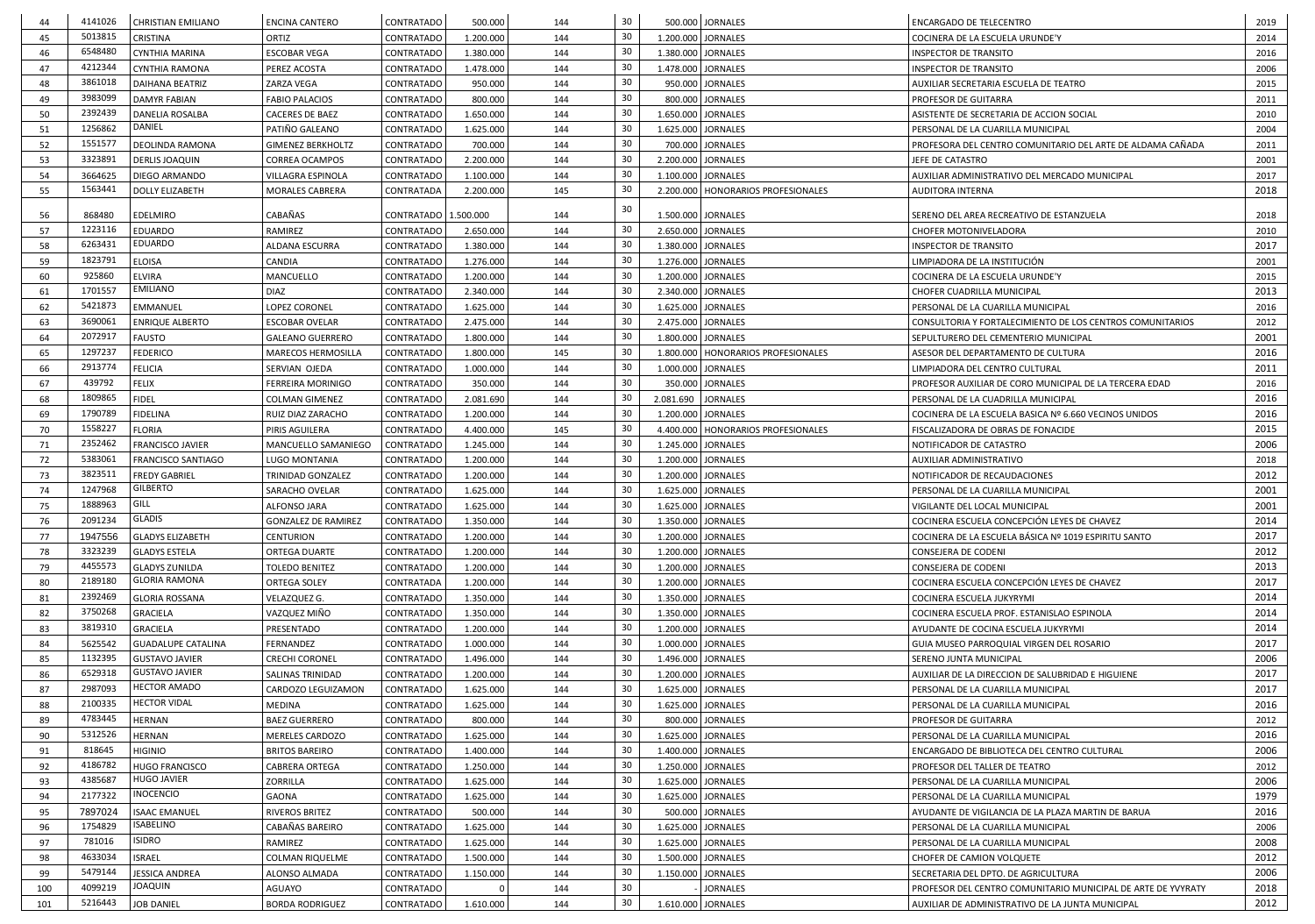| 102 | 4812502            | JOSÉ ANTONIO                               | <b>SÁNCHEZ MARTINEZ</b>        | <b>CONTRATADO</b> | 1.380.000              | 144 | 30              |                    | 1.380.000 JORNALES                     | <b>INSPECTOR DE TRANSITO</b>                                      | 2018 |
|-----|--------------------|--------------------------------------------|--------------------------------|-------------------|------------------------|-----|-----------------|--------------------|----------------------------------------|-------------------------------------------------------------------|------|
| 103 | 4257617            | JOSE DE LOS SANTOS                         | <b>BELOTTO BRITEZ</b>          | <b>CONTRATADO</b> | 1.334.000              | 144 | 30              | 1.334.000 JORNALES |                                        | SERENO MERCADO MUNICIPAL                                          | 2014 |
| 104 | 2928069            | <b>JOSÉ LUIS</b>                           | FERREIRA SALINAS               | <b>CONTRATADO</b> | 1.625.000              | 144 | 30              |                    | 1.625.000 JORNALES                     | PERSONAL DE LA CUARILLA MUNICIPAL                                 | 2006 |
| 105 | 3709771            | <b>JOSÉ LUIS</b>                           | <b>GONZALEZ BARBOTE</b>        | <b>CONTRATADO</b> | 800.000                | 144 | 30              |                    | 800.000 JORNALES                       | <b>ENCARGADO DE TELECENTRO</b>                                    | 2010 |
| 106 | 2498038            | <b>JOSEFINA</b>                            | <b>GONZALEZ VERA</b>           | <b>CONTRATADO</b> | 1.290.000              | 144 | 30              |                    | 1.290.000 JORNALES                     | SECRETARIA DE INTENDENCIA                                         | 2011 |
| 107 | 1282795            | <b>JUAN BAUTISTA</b>                       | <b>RIVEROS RODAS</b>           | <b>CONTRATADO</b> |                        | 144 | 30              |                    | <b>JORNALES</b>                        | PROFESOR DE GUARANI DE LA ESCUELA DE TEATRO                       | 2018 |
| 108 | 4647534            | <b>JUAN GABRIEL</b>                        | <b>ZARATE GONZALEZ</b>         | <b>CONTRATADO</b> | 1.200.000              | 144 | 30              | 1.200.000 JORNALES |                                        | AUXILIAR DE LA DIRECCION DE CATASTRO                              | 2010 |
| 109 | 2339552            | <b>JUAN IGNACIO</b>                        | SERVIAN                        | <b>CONTRATADO</b> | 1.500.000              | 144 | 30              | 1.500.000          | <b>JORNALES</b>                        | CHOFER DEL CAMION VOLQUETE                                        | 2018 |
| 110 | 5196321            | JUAN JOSÉ ANTONIO                          | <b>ESCURRA</b>                 | <b>CONTRATADO</b> | 1.080.000              | 144 | 30              | 1.080.000 JORNALES |                                        | AUXILIAR DE RECURSOS HUMANOS                                      | 2017 |
| 111 | 1666928            | <b>JUAN OBDULIO</b>                        | <b>DIAZ DOMINGUEZ</b>          | <b>CONTRATADO</b> | 800.000                | 144 | 30              |                    | 800.000 JORNALES                       | <b>PROFESOR DE GUITARRA</b>                                       | 2010 |
| 112 | 4592890            | <b>JUAN RAMON</b>                          | AMARILLA LEGUIZAMON            | <b>CONTRATADO</b> | 1.500.000              | 144 | 30              | 1.500.000 JORNALES |                                        | PERSONAL DE LA CUADRILLA MUNICIPAL                                | 2016 |
| 113 | 5630921            | <b>JUANA CAROLINA</b>                      | TORALES GONZALEZ               | <b>CONTRATADA</b> | 1.000.000              | 144 | 30              |                    | 1.000.000 JORNALES                     | SECRETARIA DEL DEPARTAMENTO DE LA TERCERA EDAD                    | 2017 |
| 114 | 1136826            | <b>JULIO CESAR</b>                         | RODRIGUEZ PEREZ                | <b>CONTRATADO</b> | 2.235.000              | 145 | 30              |                    | 2.235.000   HONORARIOS PROFESIONALES   | ASESOR DE LA JUNTA MUNICIPAL                                      | 2017 |
| 115 | 3252500            | KARINA ELIZABETH                           | <b>ACOSTA</b>                  | <b>CONTRATADO</b> | 1.350.000              | 144 | 30              |                    | 1.350.000 JORNALES                     | COCINERA DE LA ESCUELA VECINOS UNIDOS                             | 2014 |
| 116 | 6036284            | LAURA ANALIA                               | <b>TORALES MENDEZ</b>          | <b>CONTRATADA</b> | 1.200.000              | 144 | 30              |                    | 1.200.000 JORNALES                     | ASISTENTE DE LA DIRECCION DE ADMINISTRACION Y FINANZAS            | 2018 |
| 117 | 3494710            | <b>LAURA DIANA</b>                         | <b>CABAÑAS DE BRITEZ</b>       | <b>CONTRATADO</b> | 2.000.000              | 145 | 30              |                    | 2.000.000   HONORARIOS PROFESIONALES   | DIRECTORA DE CODENI                                               | 2004 |
| 118 | 6660154            | LAURA ISABEL                               | MARTINEZ GONZALEZ              | <b>CONTRATADA</b> | 900.000                | 144 | 30              |                    | 900.000 JORNALES                       | ORDENANZA DE DOC                                                  | 2018 |
| 119 | 2098883            | LAURA MARLENE                              | OVANDO CAMPUZANO               | <b>CONTRATADO</b> | 500.000                | 144 | 30              |                    | 500.000 JORNALES                       | PROFESORA DE CORO MUNICIPAL DE LA TERCERA EDAD                    | 2016 |
| 120 | 5783062            | LEYDA FABIANA                              | <b>ESTIGARRIBIA GIMENEZ</b>    | <b>CONTRATADO</b> | 450.000                | 144 | 30              |                    | 450.000 JORNALES                       | PROFESOR DEL CENTRO COMUNITARIO DE YBYRATY                        | 2012 |
| 121 | 6501630            | LORENZO ARIEL                              | <b>LOPEZ CARDOZO</b>           | <b>CONTRATADO</b> | 1.380.000              | 144 | 30              |                    | 1.380.000 JORNALES                     | POLICIA DE TRANSITO                                               | 2019 |
| 122 | 3540444            | LIDA RAMONA                                | LEÓN ADORNO                    | <b>CONTRATADO</b> | 1.625.000              | 144 | 30              |                    | 1.625.000 JORNALES                     | PERSONAL DE LA CUARILLA MUNICIPAL                                 | 2018 |
| 123 | 2098061            | LIDER ISAAC                                | <b>VERA VEGA</b>               | <b>CONTRATADO</b> | 1.460.000              | 144 | 30              |                    | 1.460.000 JORNALES                     | SERENO MERCADO MUNICIPAL                                          | 2006 |
| 124 | 2466636            | <b>LIZ ANDREA</b>                          | <b>BENITEZ ISASI</b>           | <b>CONTRATADO</b> | 800.000                | 144 | 30              |                    | 800.000 JORNALES                       | PROFESORA DE DECLAMACIÓN DE LA ESCUELA Y EL TALLER DE DECLAMACIÓN | 2012 |
| 125 | 3492615            | <b>LUIS ALBERTO</b>                        | <b>MENDEZ</b>                  | <b>CONTRATADO</b> | 1.560.000              | 144 | 30              |                    | 1.560.000 JORNALES                     | PERSONAL DE LA CUARILLA MUNICIPAL                                 | 2012 |
| 126 | 5711196            | MANUELA                                    | <b>VILLALBA ROTELA</b>         | <b>CONTRATADO</b> | 1.160.000              | 144 | 30              | 1.160.000 JORNALES |                                        | PERSONAL DE LA CUARILLA MUNICIPAL                                 | 2017 |
| 127 | 2162857            | <b>MARCIANO</b>                            | <b>YEGROS GONZALEZ</b>         | <b>CONTRATADO</b> | 1.540.000              | 144 | 30              |                    | 1.540.000 JORNALES                     | PERSONAL DE LA CUADRILLA MUNICIPAL                                | 2001 |
| 128 | 1519072            | <b>MARCOS</b>                              | DIAZ SAMANIEGO                 | <b>CONTRATADO</b> | 1.500.000              | 144 | 30              |                    | 1.500.000 JORNALES                     | CHOFER DE CAMION VOLQUETE                                         | 2011 |
| 129 | 2933473            | <b>MARCOS AURELIO</b>                      | <b>ACOSTA FIGUEREDO</b>        | <b>CONTRATADO</b> | 1.800.000              | 144 | 30              |                    | 1.800.000 JORNALES                     | <b>AYUDANTE PARA CAMION COMPACTADOR</b>                           | 2004 |
| 130 | 3204412            | <b>MARIA ANDREA</b>                        | ACOSTA LEZCANO                 | <b>CONTRATADO</b> | 2.200.000              | 145 | 30              |                    | 2.200.000   HONORARIOS PROFESIONALES   | NUTRICIONISTA - FONACIDE                                          | 2010 |
| 131 | 3614739            | <b>MARIA CELINA</b>                        | <b>LUGO DE ORTIZ</b>           | <b>CONTRATADO</b> | 1.200.000              | 144 | 30              | 1.200.000 JORNALES |                                        | COCINERA DE LA ESCUELA CONCEPCIÓN LEYES DE CHAVEZ                 | 2017 |
| 132 | 2012710            | <b>MARIA CRISTINA</b>                      | <b>GONZALEZ YEGROS</b>         | <b>CONTRATADO</b> | 1.625.000              | 144 | 300             | 1.625.000 JORNALES |                                        | PERSONAL DE CUADRILLA                                             | 2019 |
| 133 | 4982413            | MARIA DEL ROSARIO                          | PEREZ VAZQUEZ                  | <b>CONTRATADO</b> | 1.200.000              | 144 | 30              |                    | 1.200.000 JORNALES                     | COCINERA DE LA ESCUELA BÁSICA Nº 1359 DON CARLOS CALCENA          | 2017 |
| 134 | 2318833            | <b>MARIA ELENA</b>                         | <b>ALCARAZ GOMEZ</b>           | <b>CONTRATADO</b> | 970.000                | 144 | 30              |                    | 970.000 JORNALES                       | PROFESORA DE DANZA FOLCLORICA                                     | 2014 |
| 135 | 5540070            | <b>MARIA GISSEL</b>                        | PEÑA VERA                      | <b>CONTRATADO</b> | 1.500.000              | 144 | 30              |                    | 1.500.000 JORNALES                     | LIQUIDADORA DE IMPUESTOS                                          | 2013 |
| 136 | 1063743            | <b>MARIA GLORIA</b>                        | <b>CARDOZO DE MERELES</b>      | <b>CONTRATADO</b> | 1.200.000              | 144 | 30              |                    | 1.200.000 JORNALES                     | COCINERA DE LA ESCUELA LAUREANA VEGA                              | 2014 |
| 137 | 1975588            | <b>MARIA INES</b>                          | ACOSTA DE CAMPUZANO            | <b>CONTRATADO</b> | 1.200.000              | 144 | 30              |                    | 1.200.000 JORNALES                     | COCINERA DE LA ESCUELA LAUREANA VEGA                              | 2014 |
| 138 | 2498036            | <b>MARIA LUISA</b>                         | ROMERO                         | <b>CONTRATADO</b> | 1.000.000              | 144 | 30              | 1.000.000 JORNALES |                                        | ENCARGADA DE BIBLIOTECA DEL CENTRO CULTURAL Y ARTESANAL           | 2016 |
| 139 | 5033755            | MARIA MAGDALENA                            | <b>FERNANDEZ ROA</b>           | <b>CONTRATADO</b> | 1.350.000              | 144 | 30              |                    | 1.350.000 JORNALES                     | COCINERA DE LA ESCUELA BÁSICA Nº 1019 ESPIRITU SANTO              | 2017 |
|     | 2284382            | <b>MARIA MAXIMA</b>                        |                                |                   | 1.350.000              | 144 | 30              | 1.350.000 JORNALES |                                        |                                                                   | 2014 |
| 140 | 3331661            | MARÍA VICTORINA                            | <b>GAONA FRANCO</b><br>CANTERO | <b>CONTRATADO</b> |                        | 144 | 30              | 1.625.000 JORNALES |                                        | COCINERA DE LA ESCUELA MEDALLA MILAGROSA                          | 2006 |
| 141 | 5872263            | <b>MARIA VIVIANA</b>                       |                                | <b>CONTRATADO</b> | 1.625.000<br>1.200.000 |     | 30              |                    | 1.200.000 JORNALES                     | PERSONAL DE LA CUARILLA MUNICIPAL                                 | 2018 |
| 142 | 1848651            | <b>MARIO LUIS</b>                          | <b>OJEDA NAVARRO</b>           | <b>CONTRATADO</b> |                        | 144 | 30              |                    |                                        | PERSONAL DE LIMPIEZA                                              | 2012 |
| 143 | 3964042            | <b>MARTA ISABEL</b>                        | <b>ESCOBAR ROJAS</b>           | <b>CONTRATADO</b> | 2.362.000              | 141 | 30              | 2.362.000 TECNICO  |                                        | <b>ENCARGADO DE COMISIONES VECINALES</b>                          | 2014 |
| 144 | 1746262            |                                            | <b>RAMIREZ BAEZ</b>            | <b>CONTRATADO</b> | 1.500.000              | 144 |                 |                    | 1.500.000 JORNALES                     | LIQUIDADORA DE IMPUESTOS                                          |      |
| 145 | 5262483            | <b>MARTIN</b><br><b>MARY ESTER</b>         | <b>SANABRIA GONZALEZ</b>       | <b>CONTRATADO</b> | 1.276.000              | 144 | 30<br>30        |                    | 1.276.000 JORNALES<br>400.000 JORNALES | PERSONAL DE LA CUARILLA MUNICIPAL                                 | 2006 |
| 146 |                    |                                            | <b>DELGADO RIQUELME</b>        | <b>CONTRATADO</b> | 400.000                | 144 |                 |                    |                                        | PROFESORA DEL CENTRO COMUNITARIO MUNICIPAL DE ARTE DE YVYRATY     | 2018 |
| 147 | 3354855<br>1026790 | <b>MAXIMO DANIEL</b><br>MEDARDO SALUSTIANO | <b>ORTEGA AYALA</b>            | <b>CONTRATADO</b> | 2.500.000              | 141 | 30<br>30        |                    | 2.500.000 JORNALES                     | DIRECTOR DE TRANSITO                                              | 2016 |
| 148 |                    |                                            | <b>BOGADO GONZALEZ</b>         | <b>CONTRATADO</b> | 4.950.000              | 145 |                 |                    | 4.950.000   HONORARIOS PROFESIONALES   | ASESOR ECONÓMICO Y CONTADOR                                       | 2007 |
| 149 | 1754110            | <b>MERCEDES</b><br>MIGUEL ÁNGEL            | ALVAREZ                        | <b>CONTRATADO</b> | 1.276.000              | 144 | 30              |                    | 1.276.000 JORNALES                     | LIMPIADORA DE LA INSTITUCIÓN                                      | 2006 |
| 150 | 619291             | <b>MILCIADES</b>                           | RODRÍGUEZ FERNANDEZ            | <b>CONTRATADO</b> | 5.000.000              | 141 | 30              | 5.000.000 TECNICO  |                                        | DIRECTOR DE RECAUDACIÓN                                           | 2012 |
| 151 | 3843873            |                                            | <b>SERVIAN OVELAR</b>          | <b>CONTRATADO</b> | 1.625.000              | 144 | 300             |                    | 1.625.000 JORNALES                     | PERSONAL DE CUADRILLA                                             | 2019 |
| 152 | 3854793            | MILNER RODRIGO                             | <b>FRANCO ALEMAN</b>           | <b>CONTRATADO</b> | 1.300.000              | 144 | 30              |                    | 1.300.000 JORNALES                     | CHOFER DE DIRECCIÓN DE OBRAS                                      | 2011 |
| 153 | 2046954            | <b>MIRIAN ELISA</b>                        | <b>CHAVEZ DE CORONEL</b>       | <b>CONTRATADO</b> | 1.300.000              | 144 | 30              | 1.300.000 JORNALES |                                        | COBRADORA DE MERCADO                                              | 2009 |
| 154 | 2943206            | <b>MIRTHA</b>                              | <b>INSFRAN</b>                 | <b>CONTRATADO</b> | 1.430.000              | 144 | 30              |                    | 1.430.000 JORNALES                     | LIMPIADORA JUNTA MUNICIPAL                                        | 2001 |
| 155 | 2122790            | <b>MIRYAN</b>                              | ARZAMENDIA                     | <b>CONTRATADO</b> | 1.625.000              | 144 | 30              | 1.625.000 JORNALES |                                        | PERSONAL DE LA CUARILLA MUNICIPAL                                 | 2001 |
| 156 | 3228515            | NATALIA NOEMÍ                              | <b>CÁCERES GAONA</b>           | <b>CONTRATADO</b> | 1.900.000              | 145 | 30              |                    | 1.900.000   HONORARIOS PROFESIONALES   | NUTRICIONISTA - FONACIDE                                          | 2014 |
| 157 | 1432314            | NICASIO DEL PILAR                          | <b>OVIEDO</b>                  | <b>CONTRATADO</b> | 1.625.000              | 144 | 30              |                    | 1.625.000 JORNALES                     | PERSONAL DE LA CUARILLA MUNICIPAL                                 | 2012 |
| 158 | 569379             | <b>NIDIA</b>                               | <b>SANABRIA DE SANTANDER</b>   | <b>CONTRATADO</b> | 1.000.000              | 144 | 30              |                    | 1.000.000 JORNALES                     | PROFESORA DE LITERATUTA DE LA ESCUELA DE DECLAMACIÓN              | 2001 |
| 159 | 928582             | NIDIA EULOGIA                              | <b>ACOSTA DE PEREZ</b>         | <b>CONTRATADO</b> | 1.276.000              | 144 | 30              | 1.276.000 JORNALES |                                        | LIMPIADORA DE LA INSTITUCIÓN                                      | 2006 |
| 160 | 3516113            | NIDIA RAQUEL                               | MEZA ROBLES                    | <b>CONTRATADO</b> | 1.200.000              | 144 | 30 <sup>°</sup> |                    | 1.200.000 JORNALES                     | COCINERA DE LA ESCUELA CONCEPCIÓN LEYES DE CHAVEZ                 | 2014 |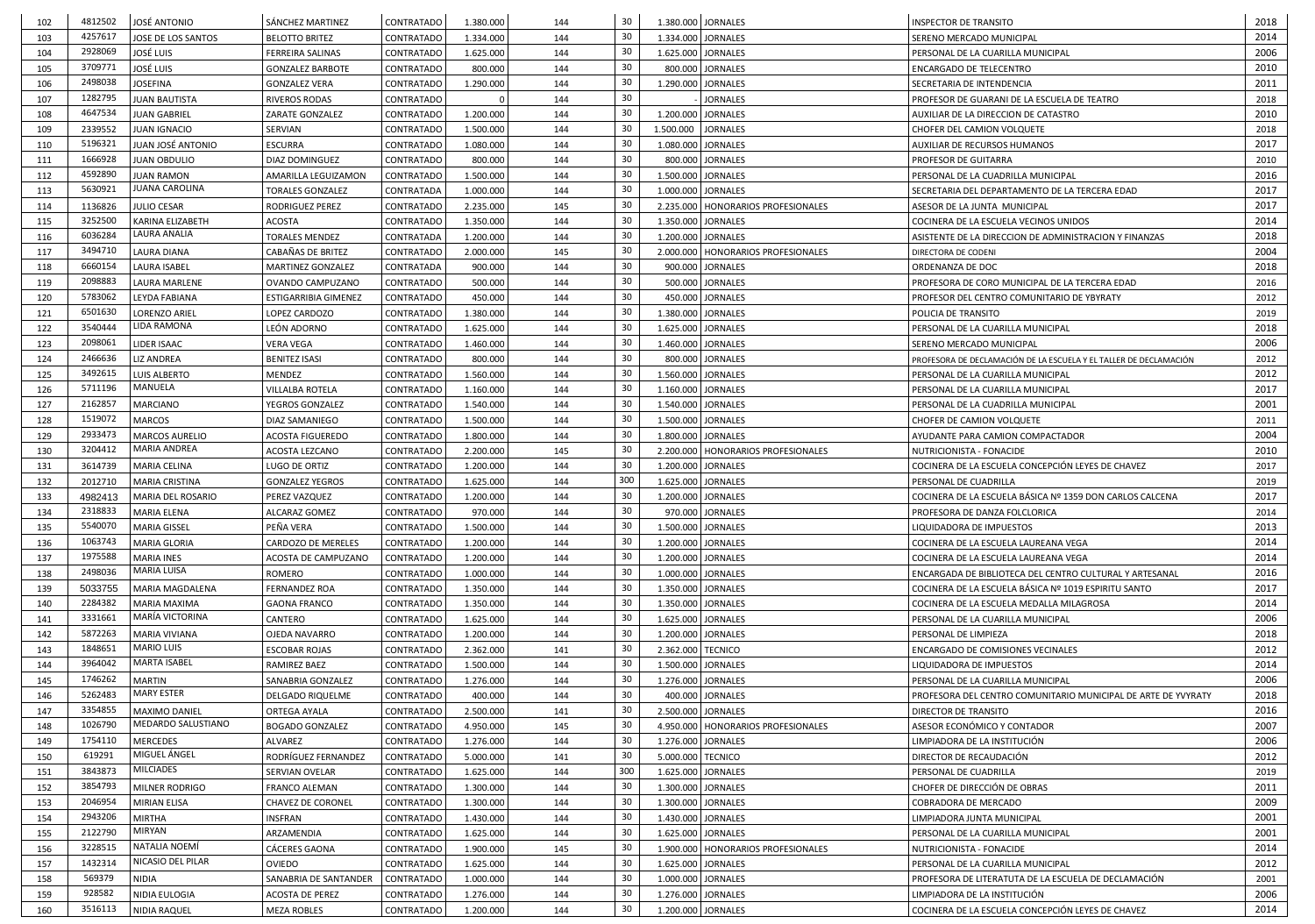| 161 | 3524751 | <b>NILDA ANTONIA</b>        | <b>RICHER CHAVEZ</b>      | <b>CONTRATADO</b>   | 1.100.000   | 144 | 30              |                    | 1.100.000 JORNALES                         | SECRETARIA DE DEPARTAMENTO DE SUMINISTRO                   | 2017 |
|-----|---------|-----------------------------|---------------------------|---------------------|-------------|-----|-----------------|--------------------|--------------------------------------------|------------------------------------------------------------|------|
| 162 | 2215348 | NILDA BEATRIZ               | <b>GUTIERREZ DE ARCE</b>  | <b>CONTRATADO</b>   | 500.000     | 144 | 30 <sup>°</sup> |                    | 500.000 JORNALES                           | ENCARGADA DE COMERCIALIZACIÓN DE PRODUCTOS ARTESANALES     | 2018 |
|     |         |                             |                           |                     |             | 145 | 30              |                    | 2.200.000   HONORARIOS PROFESIONALES       | DIRECTORA DE SALUBRIDAD E HIGIENE                          | 2016 |
| 163 | 3982589 | NILDA CONCEPCION            | <b>GONZALEZ CABALLERO</b> | CONTRATADO          | 2.700.000   | 133 | 30              |                    | 500.000   BONIFICACIONES Y GRATIFICACIONES | DIRECTORA DE SALUBRIDAD E HIGIENE                          | 2016 |
| 164 | 4132772 | NÍNIVE MARIA ALEJANDRA      | <b>ARCE CHAMORRO</b>      | <b>CONTRATADO</b>   | 970.000     | 144 | 30              |                    | 970.000 JORNALES                           | PROFESORA DE DANZA JAZZ                                    | 2010 |
| 165 | 3448169 | NOELIA ISIDORA              | SALINAS CABAÑAS           | <b>CONTRATADO</b>   | 1.330.000   | 144 | 30              |                    | 1.330.000 JORNALES                         | RECEPCIONISTA                                              | 2004 |
| 166 | 3303069 | <b>NORMA BEATRIZ</b>        | PEREZ RUIZ                | CONTRATADO          | 1.350.000   | 144 | 30              |                    | 1.350.000 JORNALES                         | COCINERA DE LA ESCUELA URUNDE'Y                            | 2014 |
| 167 | 2103153 | <b>OSCAR ARSENIO</b>        | ALVARENGA CABAÑAS         | CONTRATADO          | 1.625.000   | 144 | 30              |                    | 1.625.000 JORNALES                         | PERSONAL DE LA CUARILLA MUNICIPAL                          | 2017 |
| 168 | 2128046 | <b>OSCAR</b>                | <b>ALFONSO CACERES</b>    | CONTRATADO          | 1.500.000   | 144 | 30              |                    | 1.500.000 JORNALES                         | ENCARGADO DE LIMPIADORES DE LA INSTITUCIÓN                 | 2019 |
| 169 | 4218576 | OSCAR ASUNCIÓN              | RODRIGUEZ ORTIZ           | CONTRATADO          | 1.800.000   | 144 | 30              |                    | 1.800.000 JORNALES                         | ENCARGADO DE MANTENIMIENTO Y REPARACIONES DE REP. MUNIC    | 2016 |
| 170 | 1245050 | PABLO                       | <b>ROA</b>                | CONTRATADO          | 1.700.000   | 144 | 30              |                    | 1.700.000 JORNALES                         | DIRECTOR DEL MERCADO MUNICIPAL                             | 2016 |
| 171 | 1697871 | PAOLA MARIA                 | <b>ROJAS PANIAGUA</b>     | CONTRATADO          | 1.035.000   | 144 | 30              |                    | 1.035.000 JORNALES                         | PROFESORA DE DECLAMACIÓN DE LA ESCUELA DE DECLAMACIÓN      | 2010 |
| 172 | 3974912 | PAOLA ASUNCIÓN              | ZARZA VEGA                | <b>CONTRATADO</b>   | 400.000     | 144 | 30              |                    | 400.000 JORNALES                           | PROFESORA DEL CENTRO COMUNITARIO DEL ARTE DE YBYRATY       | 2012 |
| 173 | 1489727 | <b>PORFIRIA</b>             | LÓPEZ DE MORENO           | <b>CONTRATADO</b>   | 1.298.000   | 144 | 30              |                    | 1.298.000 JORNALES                         | LIMPIADORA DE LA INSTITUCIÓN                               | 2007 |
| 174 | 713751  | PORFIRIO SAMUEL             | <b>CACERES REINOZZO</b>   | CONTRATADO          | 920.000     | 144 | 30              |                    | 920.000 JORNALES                           | SERENO DE CAPEDI                                           | 2004 |
| 175 | 2315455 | <b>RAFAELA</b>              | <b>BARBOTTE DE YEGROS</b> | <b>CONTRATADO</b>   | 1.500.000   | 144 | 30              |                    | 1.500.000 JORNALES                         | ASISTENDE DE LA SECRETARIA DE LA MUJER                     | 2016 |
| 176 | 1771781 | <b>RAMON</b>                | <b>BENITEZ ESCOBAR</b>    | CONTRATADO          | 1.478.000   | 144 | 30              |                    | 1.478.000 JORNALES                         | <b>INSPECTOR DE TRANSITO</b>                               | 2001 |
| 177 | 1713845 | <b>RAMON ARTEMIO</b>        | ALDAMA CENTURIÓN          | <b>CONTRATADO</b>   | 3.900.000   | 145 | 30              |                    | 3.900.000   HONORARIOS PROFESIONALES       | JEFE DE GABINETE                                           | 2014 |
| 178 | 1898186 | <b>RAMONA</b>               | ORTIZ OJEDA               | CONTRATADO          | 2.362.070   | 144 | 30              |                    | 2.362.070 JORNALES                         | ENCARGADA DE SECRETARIA DE ACCION SOCIAL                   | 2010 |
| 179 | 1667958 | <b>REGIS</b>                | CABAÑAS RIVEROS           | CONTRATADO          | 1.344.000   | 144 | 30              |                    | 1.344.000   JORNALES                       | <b>SERENO MUNICIPAL</b>                                    | 2015 |
| 180 | 4635983 | REINALDO                    | ALFONSO RUIZ DIAZ         | CONTRATADO          | 1.625.000   | 144 | 30              |                    | 1.625.000 JORNALES                         | PERSONAL DE LA CUADRILLA MUNICIPAL                         | 2017 |
| 181 | 5024267 | RICARDO                     | GAONA                     | CONTRATADO          | 1.200.000   | 144 | 30              |                    | 1.200.000 JORNALES                         | <b>CHOFER DE CODENI</b>                                    | 2017 |
| 182 | 4387304 | <b>ROBERT DAMIR</b>         | JARA MARECOS              | <b>CONTRATADO</b>   | 800.000     | 144 | 30              |                    | 800.000 JORNALES                           | PROFESOR DE GUITARRA                                       | 2013 |
| 183 | 4752535 | <b>ROBERTO</b>              | <b>FIGUEREDO</b>          | CONTRATADO          | 2.200.000   | 144 | 30              |                    | 2.200.000 JORNALES                         | CHOFER CAMION COMPACTADOR                                  | 2011 |
| 184 | 4186368 | <b>ROBERTO RAMON</b>        | <b>GONZALEZ ROMAN</b>     | <b>CONTRATADO</b>   |             | 144 | 30              |                    | <b>JORNALES</b>                            | PROFESOR DE TEORIA TEATRAL DE LA ESCUELA DE TEATRO         | 2011 |
| 185 | 4109409 | <b>RODOLFO</b>              | VILLASBOA PÉREZ           | CONTRATADO          | 2.500.000   | 145 | 30              |                    | 2.500.000   HONORARIOS PROFESIONALES       | ENCARGADO DEL DEPARTAMENTO DE AGRICULTURA                  | 2017 |
| 186 | 6258341 | <b>RODRIGO FABIAN</b>       | LEÓN FRETES               | CONTRATADO          | 1.625.000   | 144 | 30              |                    | 1.625.000 JORNALES                         | PERSONAL DE LA CUADRILLA MUNICIPAL                         | 2017 |
| 187 | 4981501 | <b>ROMINA</b>               | <b>FLORENTIN MEDINA</b>   | <b>CONTRATADO</b>   | 1.150.000   | 144 | 30              |                    | 1.150.000 JORNALES                         | <b>AUXILIAR DE OBRAS</b>                                   | 2011 |
| 188 | 3331686 | <b>RONNY EMILIO</b>         | <b>AMARILLA RIVEROS</b>   | CONTRATADO          | 1.500.000   | 144 | 30              |                    | 1.500.000 JORNALES                         | CHOFER DE TRACTOR AGRICOLA                                 | 2011 |
| 189 | 5383925 | <b>RUTH MARIZA</b>          | TORRES GOMEZ              | CONTRATADO          | 450.000     | 144 | 30              |                    | 450.000 JORNALES                           | PROFESORA AUXILIAR DE DANZA FOLCLORICA                     | 2013 |
| 190 | 5124200 | SAMUEL                      | <b>VELAZQUEZ ESCOBAR</b>  | <b>CONTRATADO</b>   | 1.500.000   | 145 | 30              |                    | 1.500.000   HONORARIOS PROFESIONALES       | ASISTENTE TECNICO DEL DEPARTAMENTO DE AGRICULTURA          | 2018 |
| 191 | 1961195 | SANTIAGO                    | <b>ESCOBAR PRESENTADO</b> | <b>CONTRATADO</b>   | 1.334.000   | 144 | 30              |                    | 1.334.000 JORNALES                         | SERENO POLIDEPORTIVO MUNICIPAL                             | 1985 |
| 192 | 1282634 | <b>SANTOS</b>               | ROJAS ORTEGA              | <b>CONTRATADO</b>   | 1.180.000   | 144 | 30              | 1.180.000 JORNALES |                                            | SERENO MUNICIPAL (ESCUELA YBYRATY)                         | 2006 |
| 193 | 5626941 | SERGIO DAVID                | <b>FRETES OVELAR</b>      | <b>CONTRATADO</b>   | 1.500.000   | 144 | 30              | 1.500.000 JORNALES |                                            | ENCARGADO DE LA SECRETARIA DE LA JUVENTUD                  | 2019 |
| 194 | 3534668 | <b>SILVINA</b>              | LOPEZ RUIZ DIAZ           | CONTRATADO          | 1.200.000   | 144 | 30              |                    | 1.200.000 JORNALES                         | COCINERA DE LA ESCUELA BÁSICA Nº 1359 DON CARLOS CALCENA   | 2017 |
| 195 | 1094356 | SINDULFO                    | <b>GONZALEZ MENDEZ</b>    | <b>CONTRATADO</b>   | 1.500.000   | 144 | 30              | 1.500.000 JORNALES |                                            | CHOFER DEL CAMION BOLQUETE                                 | 2017 |
| 196 | 6261909 | <b>TEOFILO ABRAHAN</b>      | ARCE ESTIGARRIBIA         | CONTRATADO          | 400.000     | 144 | 30              |                    | 400.000 JORNALES                           | FACILITADOR COMUNITARIO DE CENTRO DE ARTE COMUNITARIO      | 2019 |
| 197 | 3493490 | <b>TOMAS</b>                | <b>MORINIGO</b>           | <b>CONTRATADO</b>   | 1.800.000   | 144 | 30              |                    | 1.800.000 JORNALES                         | AYUDANTE CAMION COMPACTADOR                                | 2010 |
| 198 | 4146105 | <b>FREDDY ROLANDO</b>       | LUGO MENCIA               | CONTRATADO          | 500.000     | 144 | 30              |                    | 500.000 JORNALES                           | UJIER DE LA INTENDENCIA                                    | 2018 |
| 199 | 2082599 | <b>VICTOR ARMANDO</b>       | <b>COLMAN ROJAS</b>       | CONTRATADO          | 1.500.000   | 144 | 30              |                    | 1.500.000 JORNALES                         | SERENO DEL CENTRO CULTURAL                                 | 2006 |
| 200 | 998955  | <b>VICTOR ESTEBAN RAMON</b> | <b>GAONA SERVIN</b>       | <b>CONTRATADO</b>   | 1.600.000   | 144 | 30              |                    | 1.600.000 JORNALES                         | CHOFER DE LA JUNTA MUNICIPAL                               | 2014 |
| 201 | 4067642 | <b>VICTOR HUGO</b>          | ROMERO RODRIGUEZ          | <b>CONTRATADO</b>   | 1.000.000   | 144 | 30              |                    | 1.000.000 JORNALES                         | GUARDIA DEL LOCAL DE LA JUNTA MUNICIPAL                    | 2019 |
| 202 | 696705  | <b>VICTOR RAMON</b>         | <b>FERNANDEZ FRIZZOTI</b> | <b>CONTRATADO</b>   | 1.478.000   | 144 | 30              | 1.478.000 JORNALES |                                            | <b>INSPECTOR DE TRANSITO</b>                               | 2001 |
| 203 | 1501251 | <b>VIRGINIO</b>             | MEDINA                    | <b>CONTRATADO</b>   | 1.625.000   | 144 | 30              |                    | 1.625.000 JORNALES                         | SERENO MUNICIPAL                                           | 2001 |
| 204 | 1992919 | WILBERTO                    | FLORENTIN                 | CONTRATADO          | 1.625.000   | 144 | 30              |                    | 1.625.000 JORNALES                         | PERSONAL DE LA CUARILLA MUNICIPAL                          | 2016 |
| 205 | 4332083 | <b>WILSON</b>               | PEREZ YEGROS              | CONTRATADO          | 1.380.000   | 144 | 30              |                    | 1.380.000 JORNALES                         | <b>INSPECTOR DE TRANSITO</b>                               | 2016 |
| 206 | 5628204 | <b>WILSON FABIAN</b>        | GONZALEZ                  | CONTRATADO          | 1.625.000   | 144 | 30              |                    | 1.625.000 JORNALES                         | <b>SERENO MUNICIPAL</b>                                    | 2009 |
| 207 | 4448513 | DIEGO AMIR                  | MONTIEL DUARTE            | <b>CONTRATADO</b>   |             | 144 | 30 <sup>°</sup> |                    | 0 JORNALES                                 | PROF. DE SEMINARIO DE LA ESC. DE TEATRO                    | 2018 |
| 208 | 4132760 | YANINA ALEJANDRA            | ARCE CHAMORRO             | CONTRATADO          | 450.000     | 144 | 30              |                    | 450.000 JORNALES                           | PROFESORA AUXILIAR DE DANZA JAZZ                           | 2015 |
| 209 | 2369845 | <b>ZUNILDA</b>              | LEGUIZAMÓN ESTECHE        | <b>CONTRATADO</b>   | 1.500.000   | 144 | 30 <sup>°</sup> |                    | 1.500.000 JORNALES                         | PROFESORA DE DICCIÓN Y DECLAMACIÓN DE LA ESCUELA DE TEATRO | 1997 |
|     |         |                             |                           | <b>CONTRATADOS</b>  | 295.419.560 |     |                 | 295.419.560        |                                            |                                                            |      |
|     |         |                             |                           | PERMANENTES         | 228.590.321 |     |                 |                    |                                            |                                                            |      |
|     |         |                             |                           | <b>COMISIONADOS</b> | 4.800.000   |     |                 |                    |                                            |                                                            |      |
|     |         |                             |                           |                     |             |     |                 |                    |                                            |                                                            |      |
|     |         |                             |                           | <b>COMISIONADOS</b> | 2.860.000   |     |                 |                    |                                            |                                                            |      |
|     |         |                             |                           |                     | 531.669.881 |     |                 |                    |                                            |                                                            |      |
|     |         |                             |                           |                     |             |     |                 |                    |                                            |                                                            |      |

534.969.881 **-3.300.000**